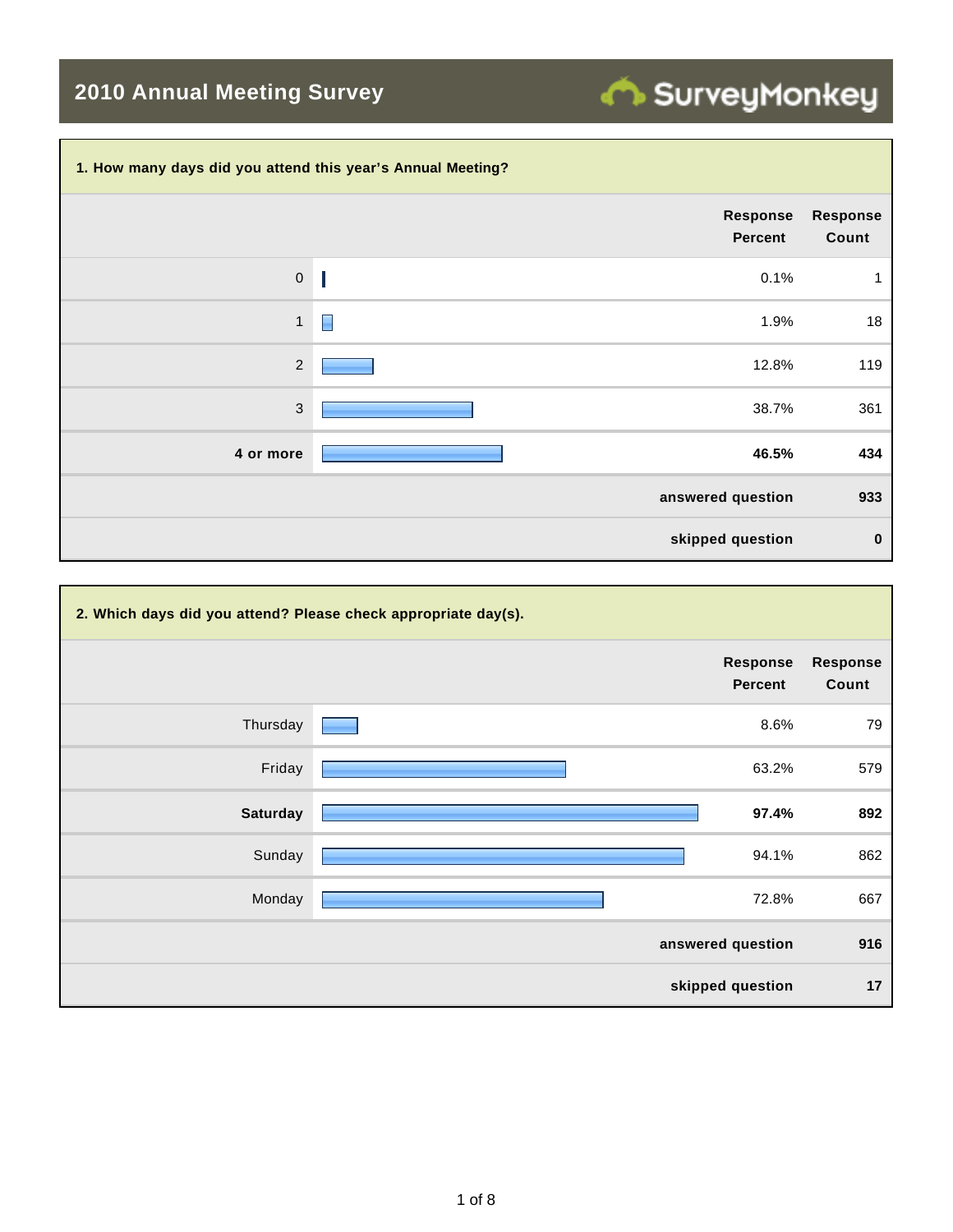**3. LOGISTICS: Please indicate your satisfaction with the following logistical aspects of the Annual Meeting:**

|                                      | Very<br><b>Satisfied</b> | <b>Satisfied</b> | <b>Dissatisfied</b> | <b>Very</b><br><b>Dissatisfied</b> | <b>Did Not</b><br><b>Use</b> | <b>Response</b><br>Count |
|--------------------------------------|--------------------------|------------------|---------------------|------------------------------------|------------------------------|--------------------------|
| <b>Pre-Registration Process</b>      | 68.7%<br>(636)           | 28.8%<br>(267)   | $1.1\%$ (10)        | $0.5\%$ (5)                        | $0.9\%$ (8)                  | 926                      |
| <b>Onsite Registration Process</b>   | 26.6%<br>(239)           | 13.2%<br>(118)   | $0.7\%$ (6)         | $0.2\%$ (2)                        | 59.3%<br>(532)               | 897                      |
| <b>Onsite Registration Hours</b>     | 26.2%<br>(235)           | 16.5%<br>(148)   | $0.4\%$ (4)         | $0.2\%$ (2)                        | 56.7%<br>(509)               | 898                      |
| Meeting Room Space                   | 33.7%<br>(312)           | 53.7%<br>(497)   | 7.2% (67)           | $0.6\%$ (6)                        | 4.8% (44)                    | 926                      |
| AAR Signage outside Session<br>Rooms | 32.3%<br>(295)           | 47.6%<br>(435)   | 11.9% (109)         | $2.4\%$ (22)                       | 5.7% (52)                    | 913                      |
| Audio-Visual Equipment               | 20.9%<br>(190)           | 34.3%<br>(311)   | 5.5% (50)           | $1.0\%$ (9)                        | 38.3%<br>(348)               | 908                      |
| <b>Disability Access</b>             | 4.0% (36)                | $6.2\%$ (55)     | $1.6\%$ (14)        | $0.3\%$ (3)                        | 87.9%<br>(783)               | 891                      |
| Availability of Food                 | 22.6%<br>(205)           | 53.6%<br>(486)   | 14.4% (131)         | $2.9\%$ (26)                       | $6.5\%$ (59)                 | 907                      |
| Comments about Logistics (optional)  |                          |                  |                     |                                    | 241                          |                          |
|                                      |                          |                  |                     |                                    | answered question            | 932                      |
|                                      |                          |                  |                     |                                    | skipped question             | $\mathbf{1}$             |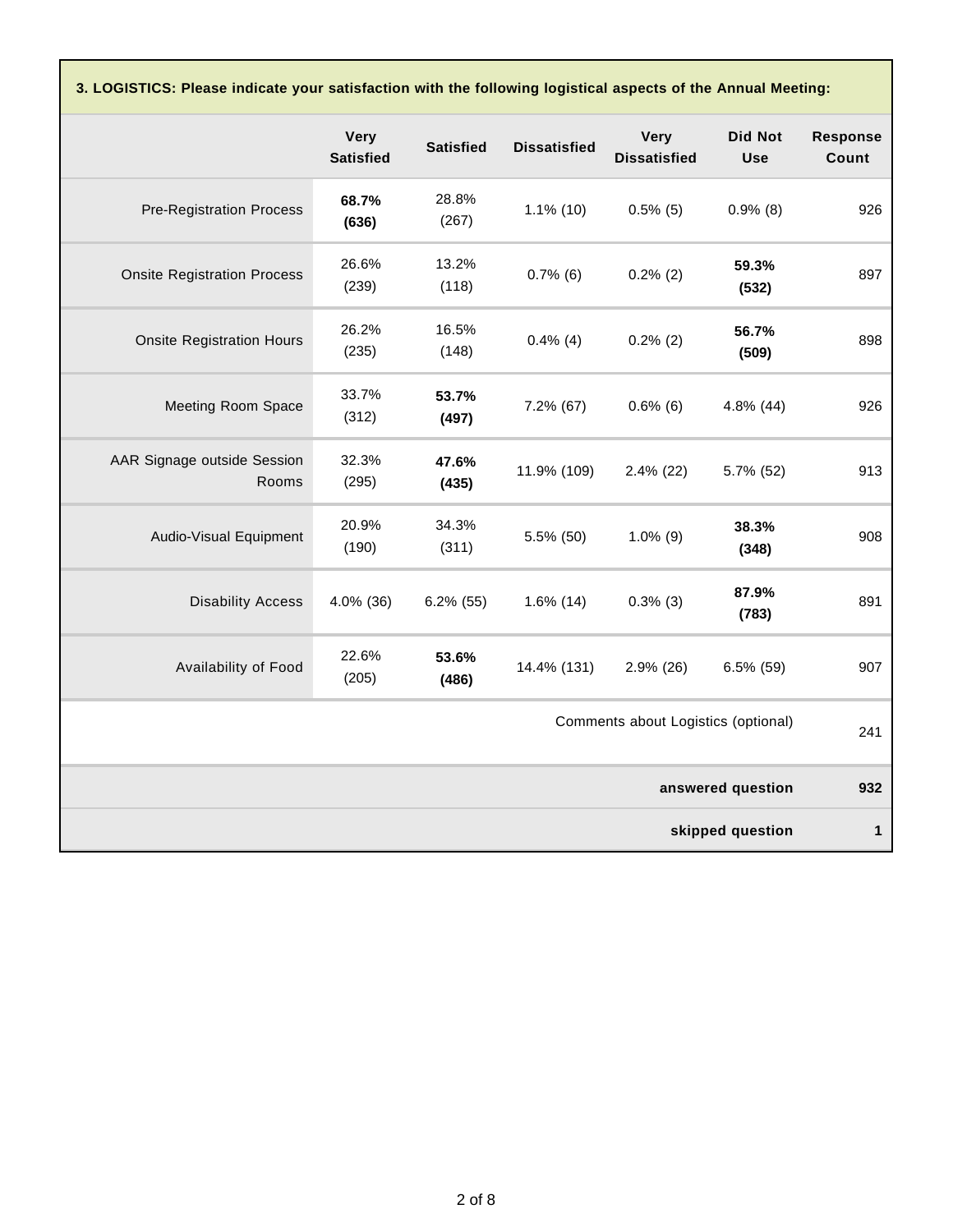| 4. HOUSING: Please indicate your satisfaction with the following logistical aspects of the Annual Meeting: |                       |                  |                     |                                   |                          |  |
|------------------------------------------------------------------------------------------------------------|-----------------------|------------------|---------------------|-----------------------------------|--------------------------|--|
|                                                                                                            | <b>Very Satisfied</b> | <b>Satisfied</b> | <b>Dissatisfied</b> | <b>Very</b><br><b>Disatisfied</b> | <b>Response</b><br>Count |  |
| <b>Housing Process</b>                                                                                     | 51.4% (414)           | 43.0% (346)      | $4.1\%$ (33)        | $1.5\%$ (12)                      | 805                      |  |
| <b>Accessibility Among Hotels</b>                                                                          | 60.1% (499)           | 36.4% (302)      | $2.3\%$ (19)        | $1.2\%$ (10)                      | 830                      |  |
| <b>Hotel Facilities Overall</b>                                                                            | 51.3% (425)           | 41.5% (344)      | $6.2\%$ (51)        | $1.1\%$ (9)                       | 829                      |  |
|                                                                                                            |                       |                  |                     | answered question                 | 847                      |  |
|                                                                                                            |                       |                  |                     | skipped question                  | 86                       |  |

| 5. Where did you stay during the Annual Meeting? |                                   |                          |
|--------------------------------------------------|-----------------------------------|--------------------------|
|                                                  | <b>Response</b><br><b>Percent</b> | <b>Response</b><br>Count |
| <b>Hyatt Regency Hotel</b>                       | 30.7%                             | 277                      |
| <b>Marriott Marquis Hotel</b>                    | 36.9%                             | 333                      |
| Local, did not need hotel                        | 5.8%                              | 52                       |
| Preferred customer at another hotel              | 1.4%<br>E                         | 13                       |
| Found a lower rate at another hotel              | 19.2%                             | 173                      |
| Stayed with friends                              | 6.0%                              | 54                       |
|                                                  | If another hotel, please specify  | 187                      |
|                                                  | answered question                 | 902                      |
|                                                  | skipped question                  | 31                       |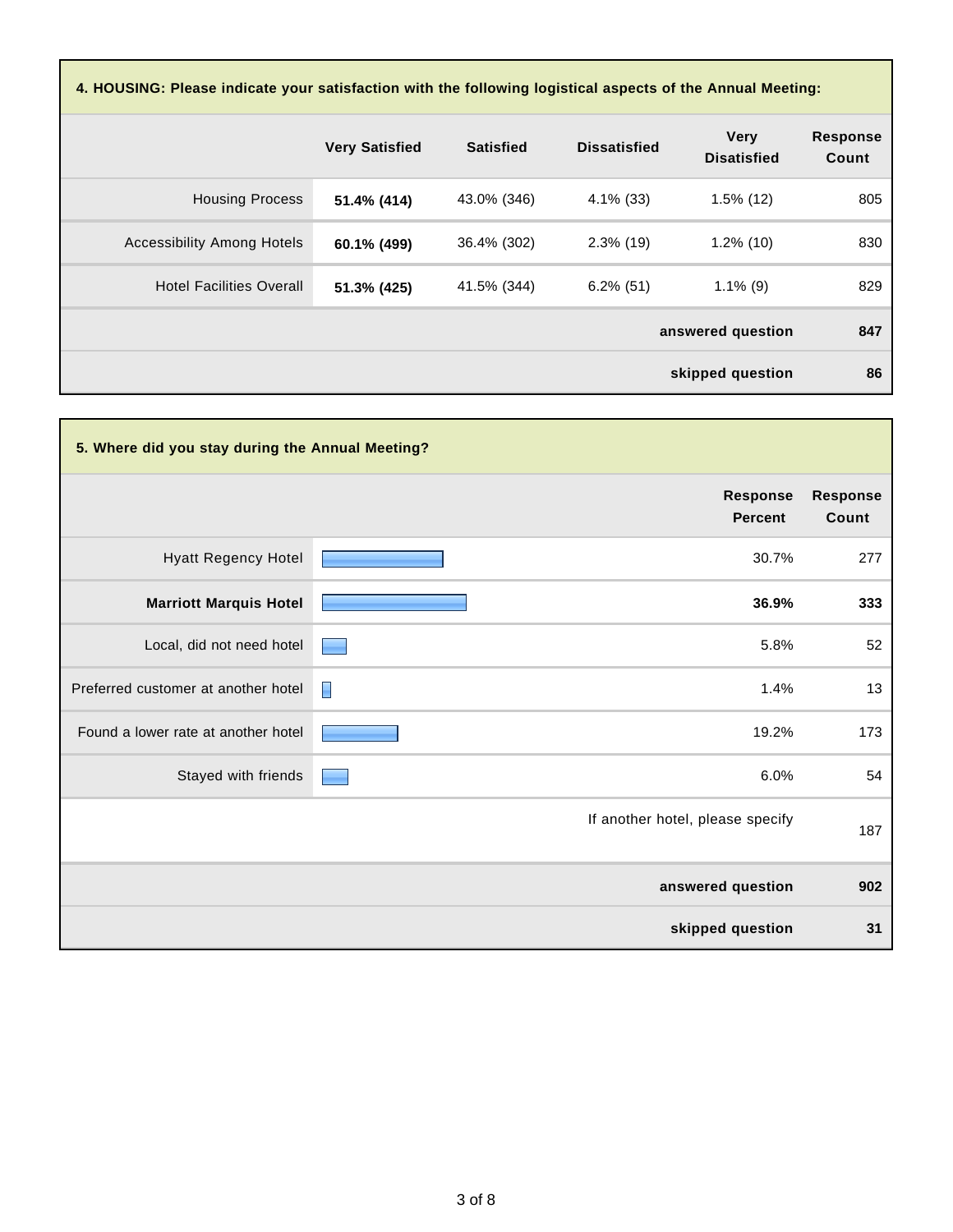**6. PUBLICATIONS: Please indicate your satisfaction with the following publication aspects of the Annual Meeting:**

|                                                                        | <b>Very</b><br><b>Satisfied</b> | <b>Satisfied</b> | <b>Dissatisfied</b> | <b>Very</b><br><b>Dissatisfied</b> | <b>Did Not</b><br><b>Use</b> | <b>Response</b><br>Count |
|------------------------------------------------------------------------|---------------------------------|------------------|---------------------|------------------------------------|------------------------------|--------------------------|
| Usefulness of the Pre-Registration<br>Packet (mailed in the March RSN) | 33.6%<br>(304)                  | 45.3%<br>(410)   | $1.2\%$ (11)        | $0.6\%$ (5)                        | 19.3%<br>(175)               | 905                      |
| Format of the Program Planner<br>(mailed in early summer               | 28.7%<br>(259)                  | 46.9%<br>(423)   | $5.0\%$ (45)        | $1.1\%$ (10)                       | 18.2%<br>(164)               | 901                      |
| Usefulness of the Program Planner<br>in Your Planning                  | 30.8%<br>(277)                  | 44.2%<br>(397)   | 4.0% (36)           | $1.0\%$ (9)                        | 19.9%<br>(179)               | 898                      |
| Usefulness of Online Program<br><b>Book</b>                            | 30.9%<br>(278)                  | 36.8%<br>(331)   | 5.6% (50)           | $1.6\%$ (14)                       | 25.2%<br>(227)               | 900                      |
| Usefulness of the print Program<br>Book (available onsite only)        | 42.2%<br>(380)                  | 45.3%<br>(408)   | $3.8\%$ (34)        | $1.4\%$ (13)                       | 7.3% (66)                    | 901                      |
|                                                                        |                                 |                  |                     |                                    | Other (please specify)       | 120                      |
|                                                                        |                                 |                  |                     |                                    | answered question            | 921                      |
|                                                                        |                                 |                  |                     |                                    | skipped question             | 12                       |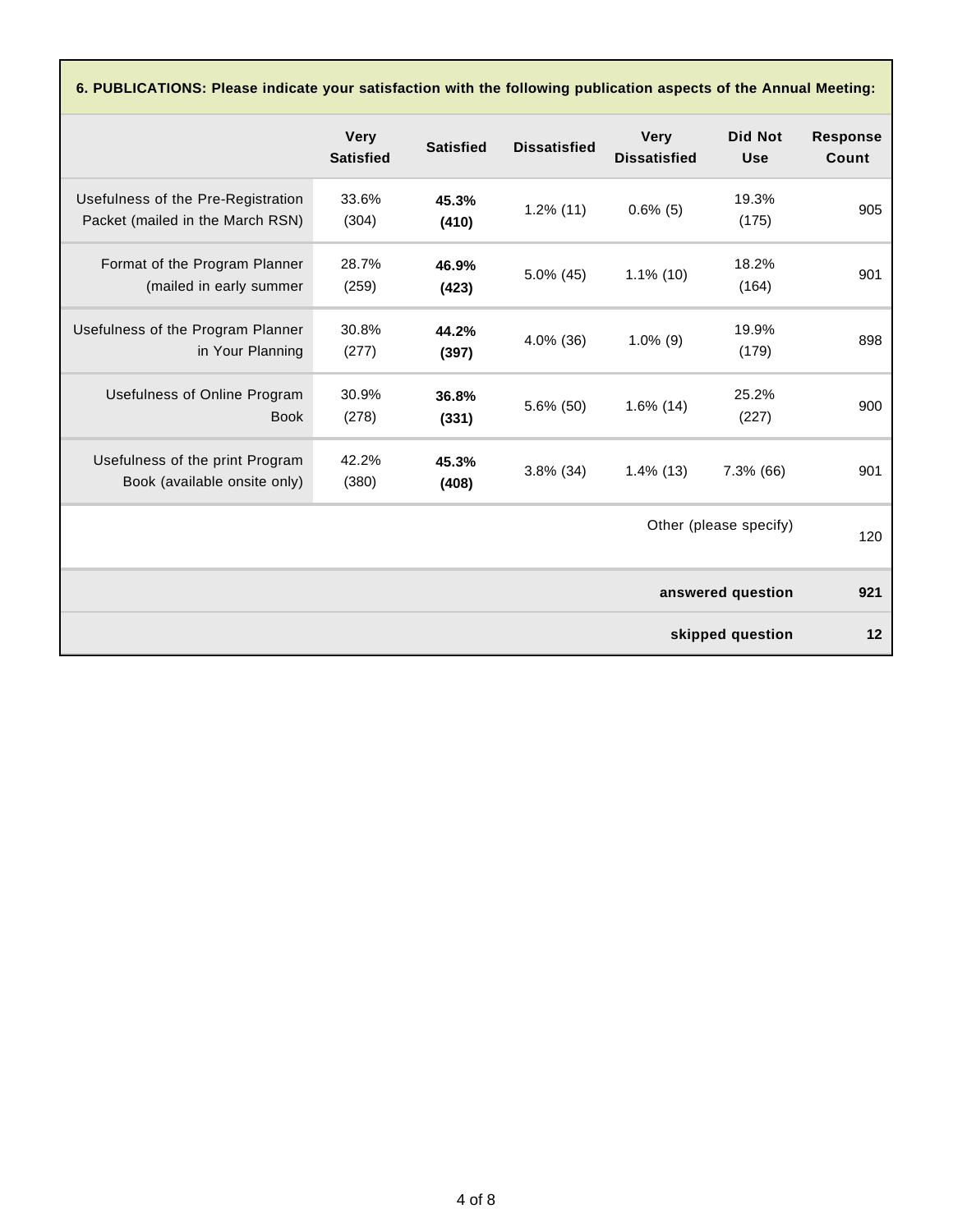**7. PROGRAMMING: Please indicate your satisfaction with the following programmatic aspects of the Annual Meeting:**

|                                                                                                            | <b>Very</b><br><b>Satisfied</b> | <b>Satisfied</b> | <b>Dissatisfied</b> | <b>Very</b><br><b>Dissatisfied</b> | <b>Did Not</b><br><b>Use</b> | <b>Response</b><br>Count |
|------------------------------------------------------------------------------------------------------------|---------------------------------|------------------|---------------------|------------------------------------|------------------------------|--------------------------|
| <b>Overall Quality of Sessions</b>                                                                         | 34.0%<br>(313)                  | 56.8%<br>(523)   | $6.7\%$ (62)        | $0.7\%$ (6)                        | $1.8\%$ (17)                 | 921                      |
| Opportunity to Network with<br>Friends/Colleagues                                                          | 54.2%<br>(499)                  | 40.8%<br>(375)   | $3.5\%$ (32)        | $0.4\%$ (4)                        | $1.1\%$ (10)                 | 920                      |
| <b>Plenary Sessions</b>                                                                                    | 15.7%<br>(142)                  | 31.5%<br>(286)   | $3.6\%$ (33)        | $0.4\%$ (4)                        | 48.7%<br>(442)               | 907                      |
| <b>Arts Series Events</b>                                                                                  | $3.9\%$ (35)                    | $9.6\%$ (86)     | $0.7\%$ (6)         | $0.3\%$ (3)                        | 85.5%<br>(766)               | 896                      |
| Films                                                                                                      | 4.3% (38)                       | $6.8\%$ (61)     | $0.0\%$ (0)         | $0.6\%$ (5)                        | 88.4%<br>(790)               | 894                      |
| <b>Tours</b>                                                                                               | 4.0% (36)                       | $3.9\%$ (35)     | $0.9\%$ (8)         | $0.3\%$ (3)                        | 90.8%<br>(812)               | 894                      |
| Pre-Conference Workshops                                                                                   | 11.5%<br>(103)                  | $8.3\%$ (74)     | $1.0\%$ (9)         | $0.2\%$ (2)                        | 79.0%<br>(707)               | 895                      |
| Friday Night Welcome Reception                                                                             | $6.1\%$ (55)                    | $9.9\%$ (89)     | $2.7\%$ (24)        | $0.4\%$ (4)                        | 80.8%<br>(725)               | 897                      |
| Saturday Night Members Party                                                                               | 3.9% (35)                       | $9.3\%$ (83)     | $3.8\%$ (34)        | $1.2\%$ (11)                       | 81.7%<br>(729)               | 892                      |
| Job Center                                                                                                 | 5.3% (47)                       | 10.7% (95)       | $2.1\%$ (19)        | $1.6\%$ (14)                       | 80.2%<br>(709)               | 884                      |
| Did one aspect of the meeting (eg, a certain session, workshop, or event) make your decision to attend the |                                 |                  |                     | meeting? If so, which event?       |                              | 248                      |
|                                                                                                            |                                 |                  |                     |                                    | answered question            | 924                      |
|                                                                                                            |                                 |                  |                     |                                    | skipped question             | 9                        |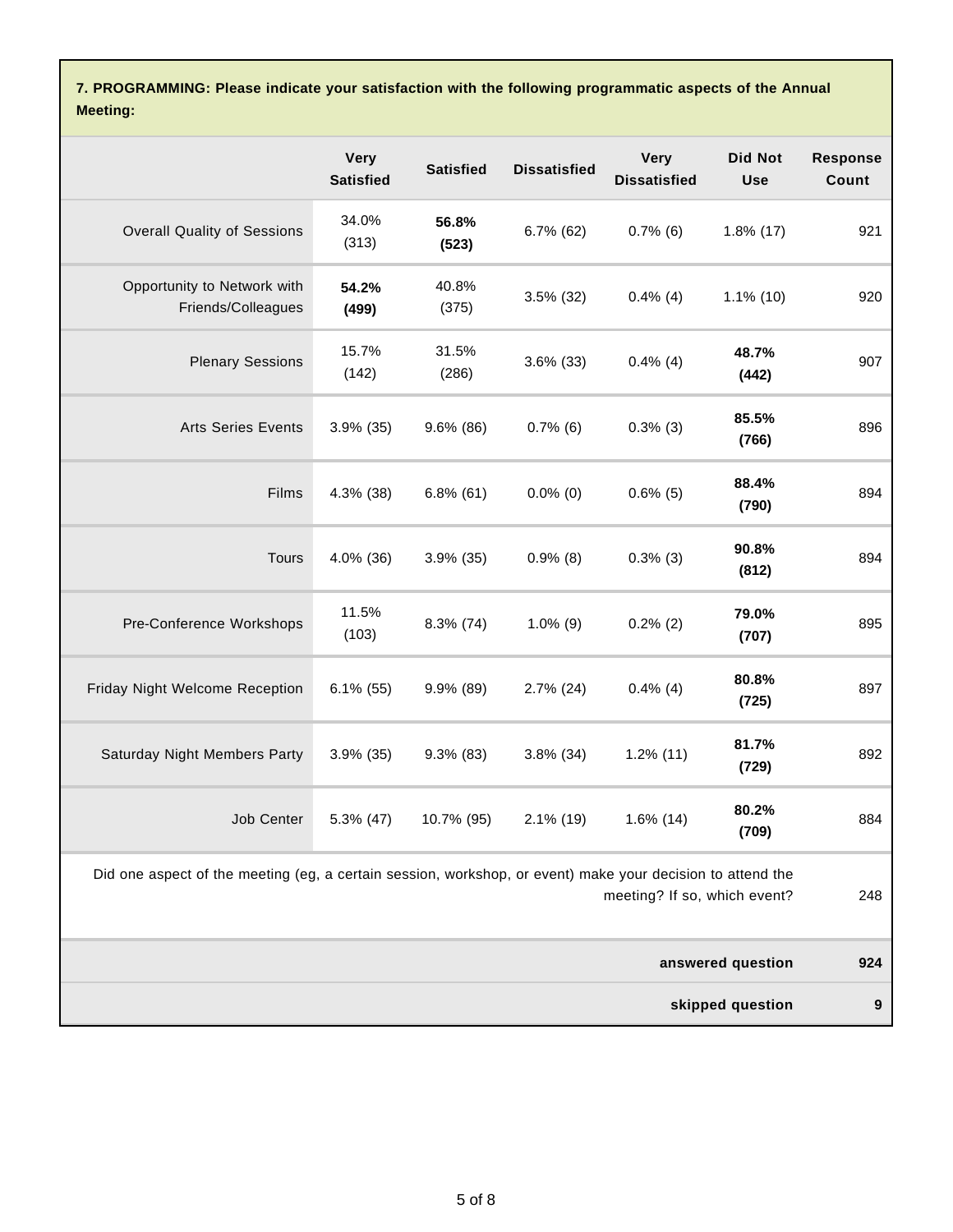| 8. Did you visit the Exhibit Hall at the Annual Meeting? |                                   |                          |
|----------------------------------------------------------|-----------------------------------|--------------------------|
|                                                          | <b>Response</b><br><b>Percent</b> | <b>Response</b><br>Count |
| Yes                                                      | 91.0%                             | 840                      |
| No                                                       | 8.7%                              | 80                       |
| N/A                                                      | I<br>0.3%                         | 3                        |
|                                                          | answered question                 | 923                      |
|                                                          | skipped question                  | 10                       |

| 9. How many purchases did you make in the Exhibit Hall? |  |                            |                          |  |  |
|---------------------------------------------------------|--|----------------------------|--------------------------|--|--|
|                                                         |  | <b>Response</b><br>Percent | <b>Response</b><br>Count |  |  |
| $\pmb{0}$                                               |  | 37.1%                      | 338                      |  |  |
| $\mathbf{1}$                                            |  | 13.4%                      | 122                      |  |  |
| $\sqrt{2}$                                              |  | 10.0%                      | 91                       |  |  |
| $\sqrt{3}$                                              |  | 9.7%                       | 88                       |  |  |
| $\overline{4}$                                          |  | 8.2%                       | 75                       |  |  |
| 5 or more                                               |  | 21.5%                      | 196                      |  |  |
|                                                         |  | answered question          | 910                      |  |  |
|                                                         |  | skipped question           | 23                       |  |  |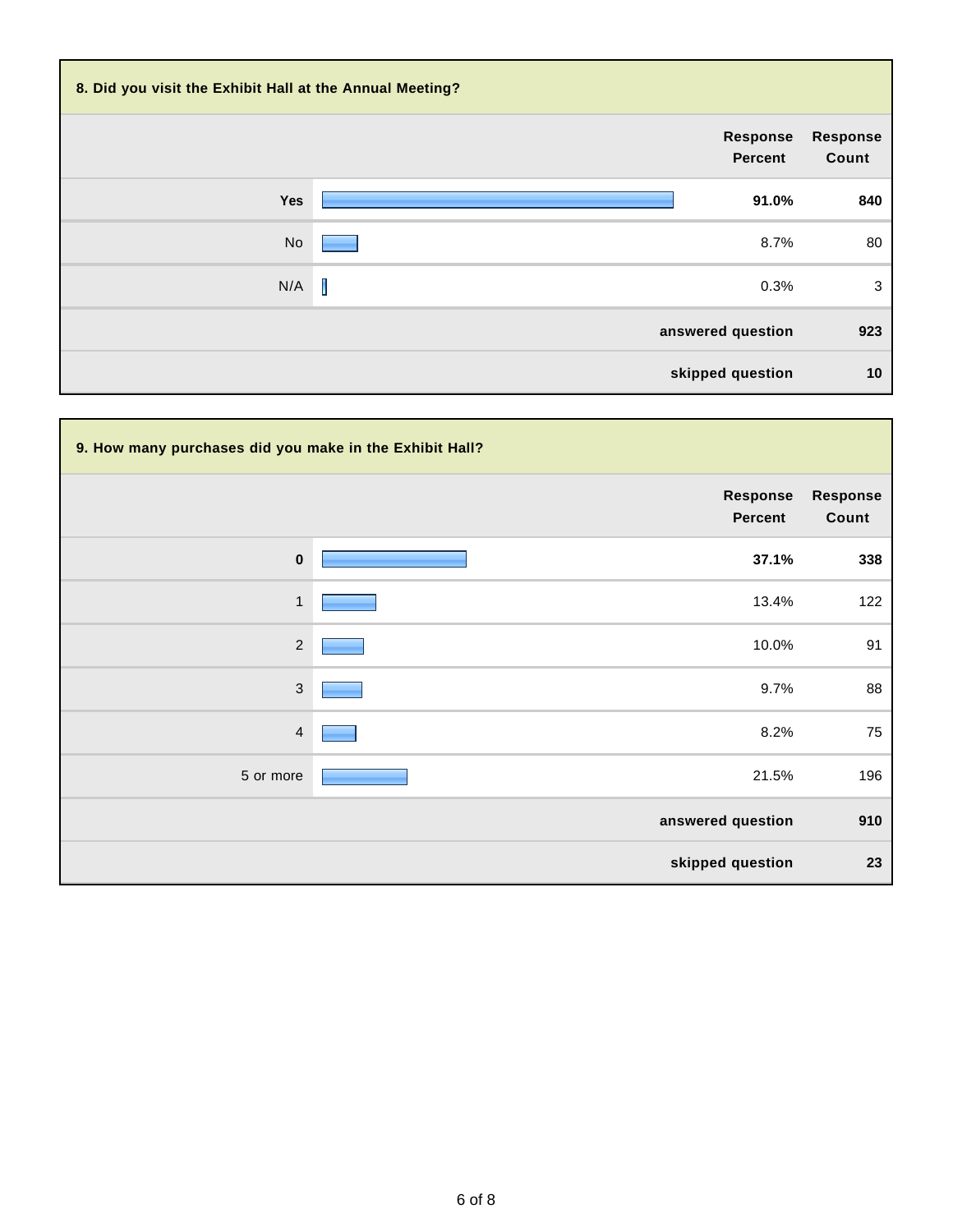|                          | 10. Are you satisfied with the Exhibit Hall hours? (Saturday-Monday, 8:30 am-5:30 pm) |           |
|--------------------------|---------------------------------------------------------------------------------------|-----------|
| <b>Response</b><br>Count | <b>Response</b><br>Percent                                                            |           |
| 675                      | 74.3%                                                                                 | Yes       |
| 166                      | 18.3%                                                                                 | <b>No</b> |
| 68                       | 7.5%                                                                                  | N/A       |
| 124                      | Other (please specify)                                                                |           |
| 909                      | answered question                                                                     |           |
| 24                       | skipped question                                                                      |           |

|            | 11. Do you plan to attend the 2011 Annual Meetings of AAR & SBL in San Francisco, CA? |                          |
|------------|---------------------------------------------------------------------------------------|--------------------------|
|            | <b>Response</b><br><b>Percent</b>                                                     | <b>Response</b><br>Count |
| Yes        | 74.2%                                                                                 | 686                      |
| No         | 4.9%                                                                                  | 45                       |
| Don't Know | 21.0%                                                                                 | 194                      |
|            | If no, what is your reason?                                                           | 88                       |
|            | answered question                                                                     | 925                      |
|            | skipped question                                                                      | 8                        |